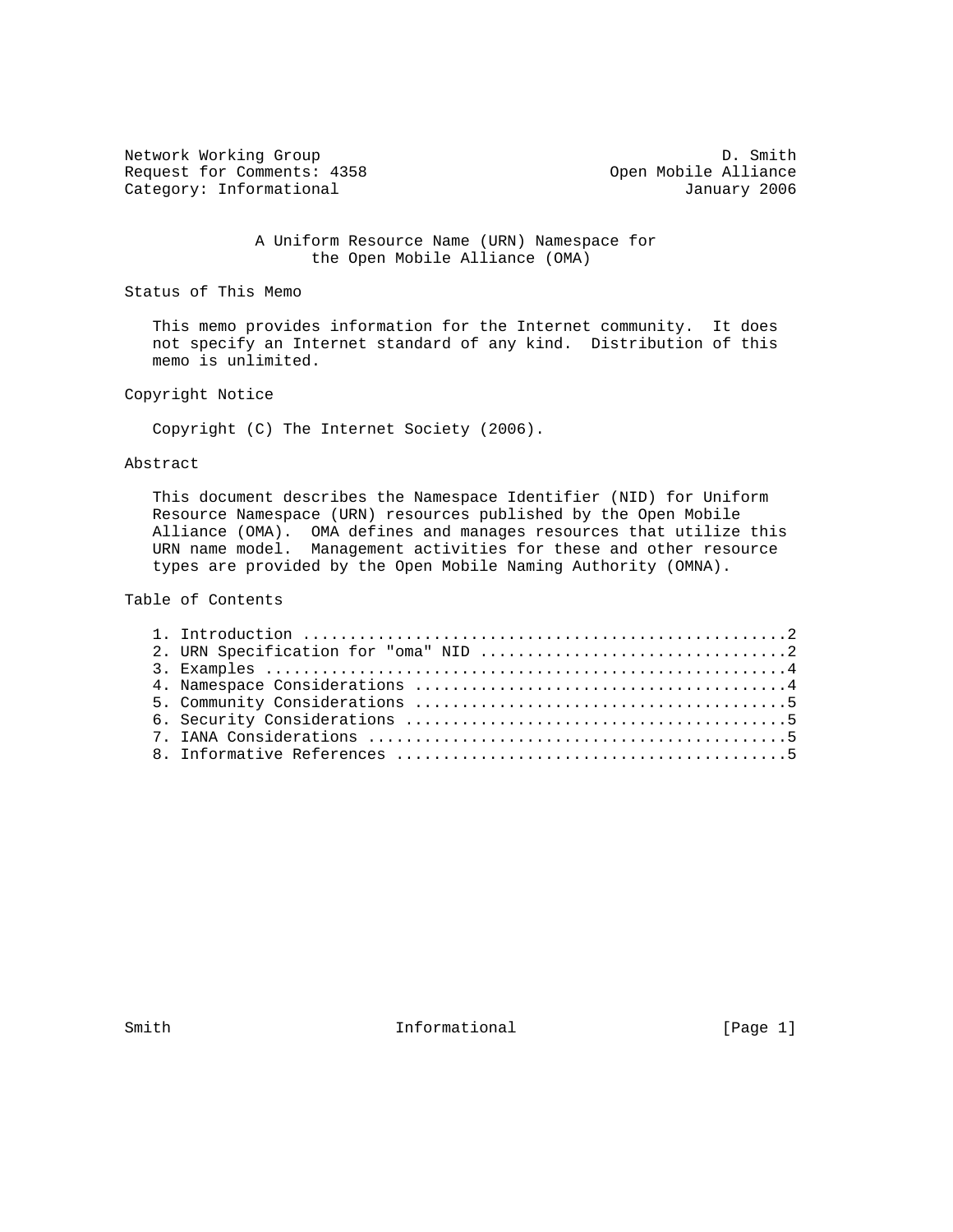1. Introduction

 OMA is a specification development body developing technologies for mobile devices. This activity is supported by a membership composed of network operators, equipment vendors, content providers, and other suppliers to the mobile market.

 Some of the technologies being developed by OMA need XML namespaces that are managed so that they are unique and persistent. To assure that the uniqueness is absolute, the registration of a specific NID for use by OMA was deemed appropriate. Therefore, a full and complete registration will follow the namespace specification process as defined in [RFC3406].

2. URN Specification for "oma" NID

Namespace ID:

The NID "oma" is requested.

Registration Information:

 registration version number: 1 registration date: 2005-07-18

Declared registrant of the namespace:

 Registering organization Name: Open Mobile Alliance Address: 4275 Executive Square Suite 240s La Jolla, CA 92037

 Designated contact Role: Technical Program Manager Email: TPM@omaorg.org

Declaration of syntactic structure:

 The Namespace Specific String (NSS) of all URNs that use the "oma" NID will have the following structure:

urn:oma:{OMAresource}:{ResourceSpecificString}

 where the "OMAresource" is a US-ASCII string that conforms to the URN syntax requirements [RFC2141] and defines a specific class of resource type. Each resource type has a specific labeling scheme

Smith  $Informational$  [Page 2]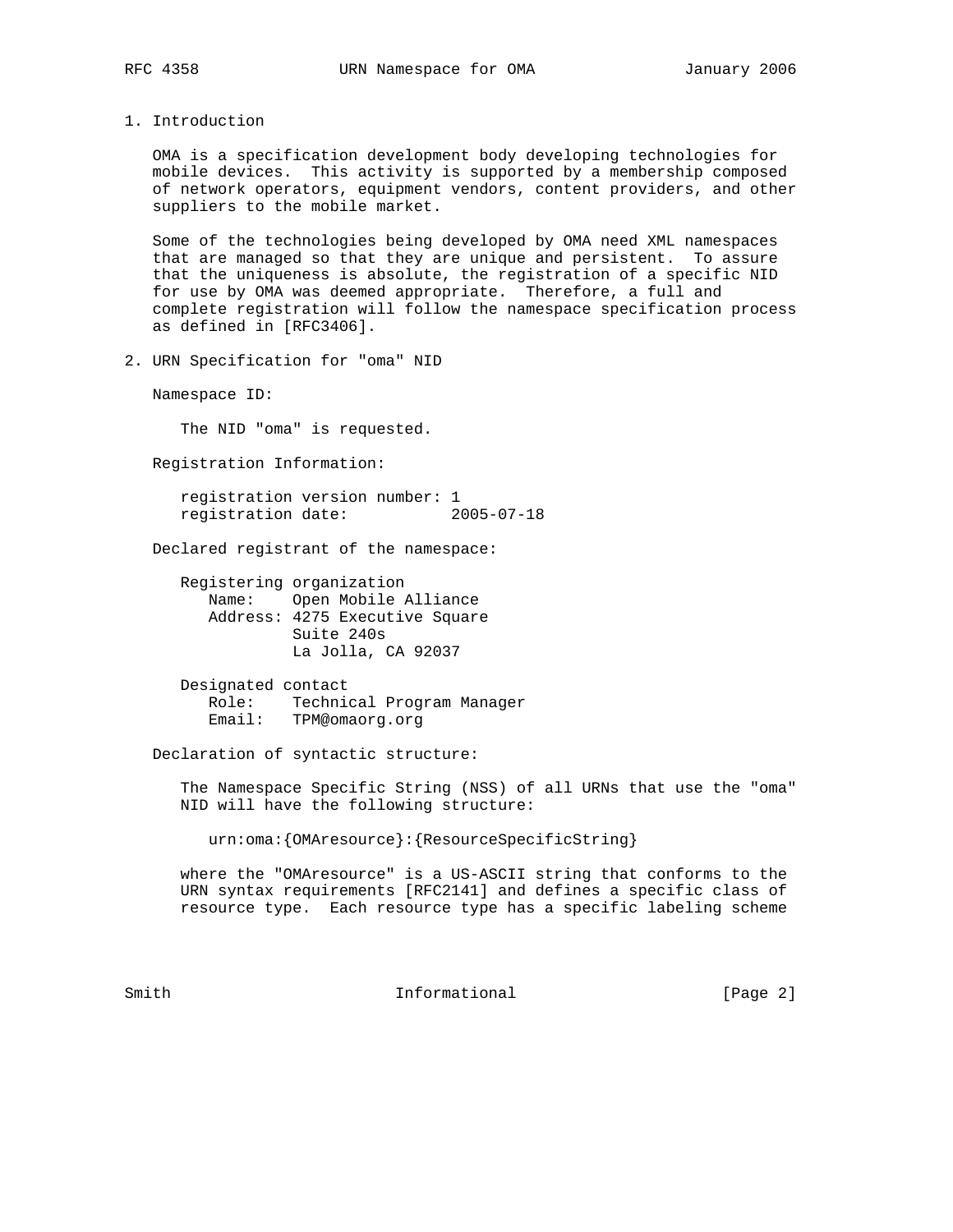that is covered by "ResourceSpecificString", which also conforms to the naming requirements of [RFC2141].

 OMA maintains a naming authority, the Open Mobile Naming Authority (OMNA), that will manage the assignment of "OMAresources" and the specific registration values assigned for each resource class.

Relevant ancillary documentation:

 The Open Mobile Naming Authority (OMNA) provides information on the registered resources and the registrations for each. More information about OMNA and the registration activities and procedures to be followed are available at:

http://www.openmobilealliance.org/tech/omna

Identifier uniqueness considerations:

 The OMNA will manage resources using the "oma" NID and will be the authority for managing the resources and subsequent strings associated. In the associated procedures, OMNA will ensure the uniqueness of the strings themselves or shall permit secondary responsibility for management of well-defined sub-trees.

 OMA may permit use of experimental type values that will not be registered. As a consequence, multiple users may end up using the same value for separate uses. As experimental usage is only intended for testing purposes, this should not be a real issue.

Identifier persistence considerations:

 OMNA will provide clear documentation of the registered uses of the "oma" NID. This will be structured such that each OMAresource will have a separate description and registration table.

 The registration tables and information will be published and maintained by OMNA on its web site.

Process of identifier assignment:

 OMNA will provide procedures for registration of each type of resource that it maintains. Each such resource may have three types of registration activities:

- 1) Registered values associated with OMA specs or services
- 2) Registration of values or sub-trees to other entities
- 3) Name models for use in experimental purposes

Smith  $Informational$  [Page 3]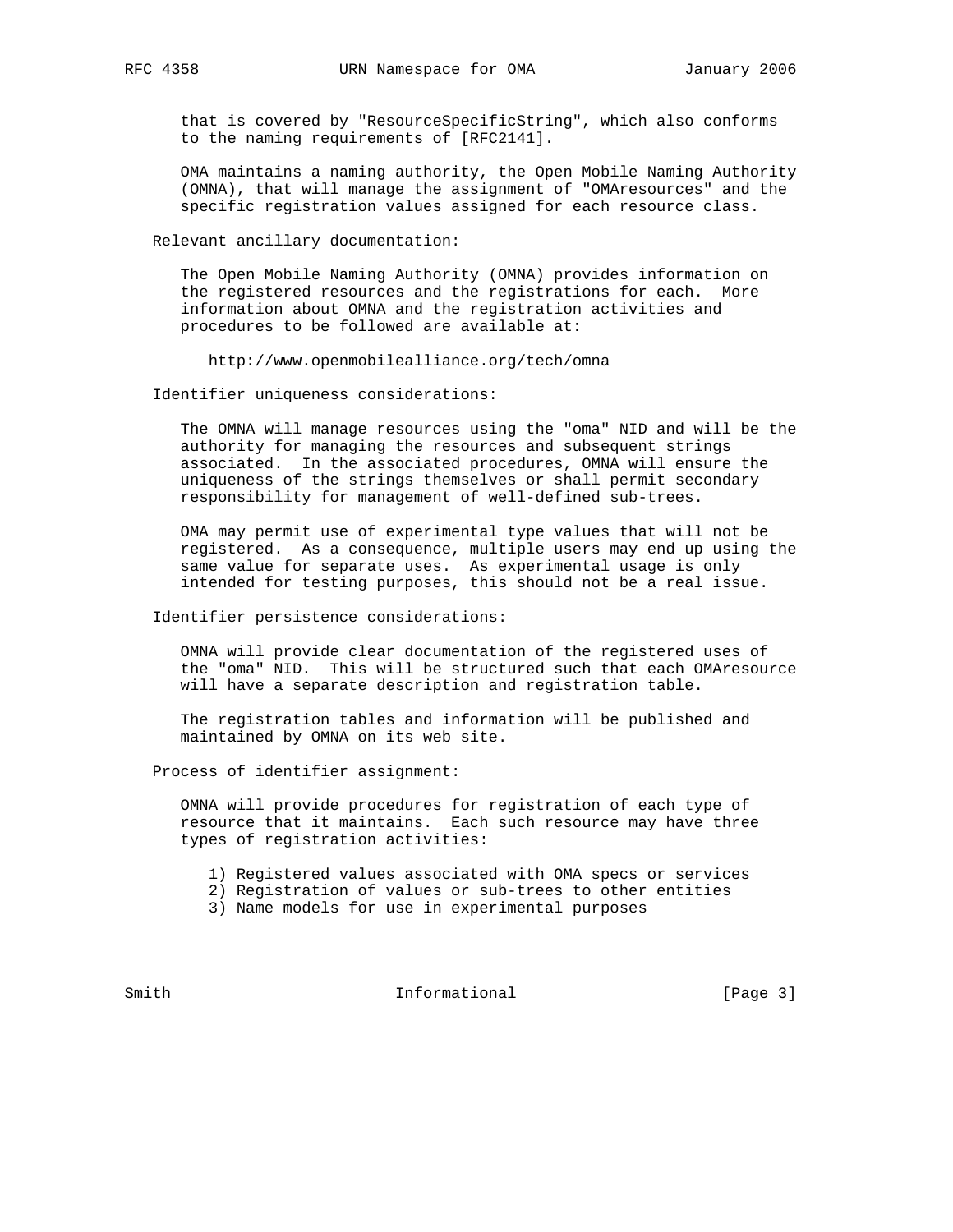Process for identifier resolution:

The namespace is not listed with an RDS; this is not relevant.

Rules for Lexical Equivalence:

 No special considerations; the rules for lexical equivalence of [RFC2141] apply.

Conformance with URN Syntax:

No special considerations.

Validation mechanism:

 None specified. URN assignment will be handled by procedures implemented in support of OMNA activities.

Scope:

Global

3. Examples

 The following examples are representative urns that could be assigned by OMNA. They may not be the actual strings that would be assigned.

urn:oma:ac:oma-presence

 Defines the urn to be used for the Application Characteristic object definition for providing attributes to the Presence enabler defined in OMA.

urn:oma:drms:org-foobar

 Defines the urn associated with the Digital Rights Management System object definition allocated to foobar, which is an external organization that made request via OMNA for a drms urn.

4. Namespace Considerations

 The Open Mobile Alliance is developing a variety of application and service enablers. Some of these enablers require that supporting information (e.g., data descriptions, attributes, etc.) be fully specified. For proper operation, descriptions of the needed supporting information must exist and be available in a unique, reliable, and persistent manner. These dependencies provide the basis of need for namespaces, in one form or another.

Smith  $Informational$  [Page 4]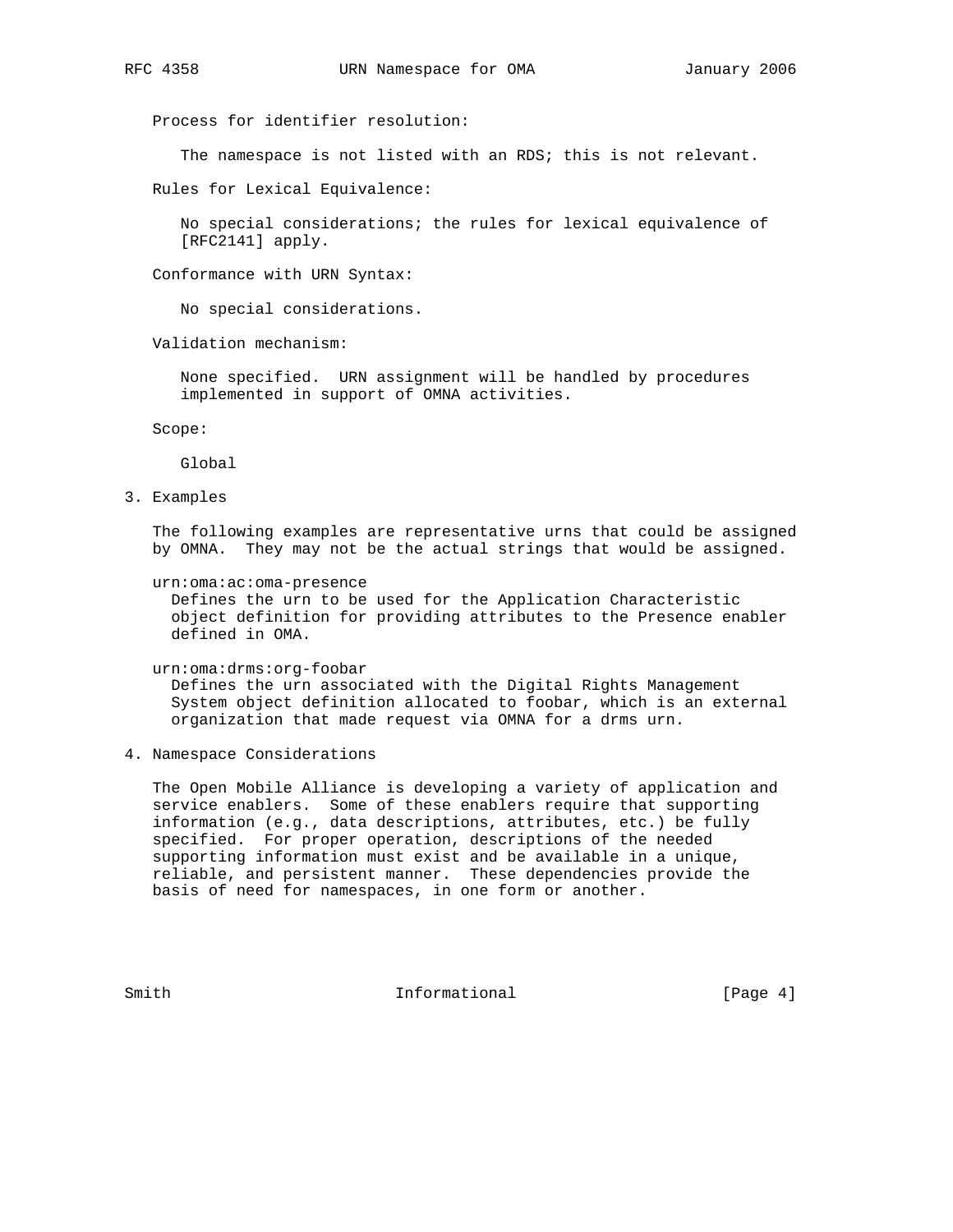As the Open Mobile Alliance work is ongoing and covers many technical areas, the possibility of binding to various other namespace repositories has been deemed impractical. Each object or description, as defined in OMA, could possibly be related to multiple different other namespaces, so further conflicts of association could occur. Thus the intent is to utilize the Open Mobile Naming Authority, operated by OMA, as the naming authority for OMA-defined objects and descriptions.

5. Community Considerations

 The objects and descriptions required for enablers produced by OMA are generally available for use by other organizations. The Open Mobile Naming Authority will provide access and support for name requests by these organizations. This support can be enabled in a timely and responsive fashion as new objects and descriptions are produced. These will be enabled in a fashion similar to current OMNA support.

6. Security Considerations

 There are no additional security considerations other than those normally associated with the use and resolution of URNs in general.

7. IANA Considerations

 The requested NID has been entered into the IANA registry for URN NIDs. The update can be found at: http://www.iana.org/assignments/urn-namespaces and any associated mirrors.

8. Informative References

[RFC2141] Moats, R., "URN Syntax", RFC 2141, May 1997.

 [RFC3406] Daigle, L., van Gulik, D., Iannella, R., and P. Faltstrom, "Uniform Resource Names (URN) Namespace Definition Mechanisms", BCP 66, RFC 3406, October 2002.

Author's Address

 Dwight Smith (Chair, Operations and Process Committee, OMA) Motorola 5555 N Beach Street Ft. Worth, TX 76137

EMail: dwight.smith@motorola.com

Smith  $Informational$  [Page 5]